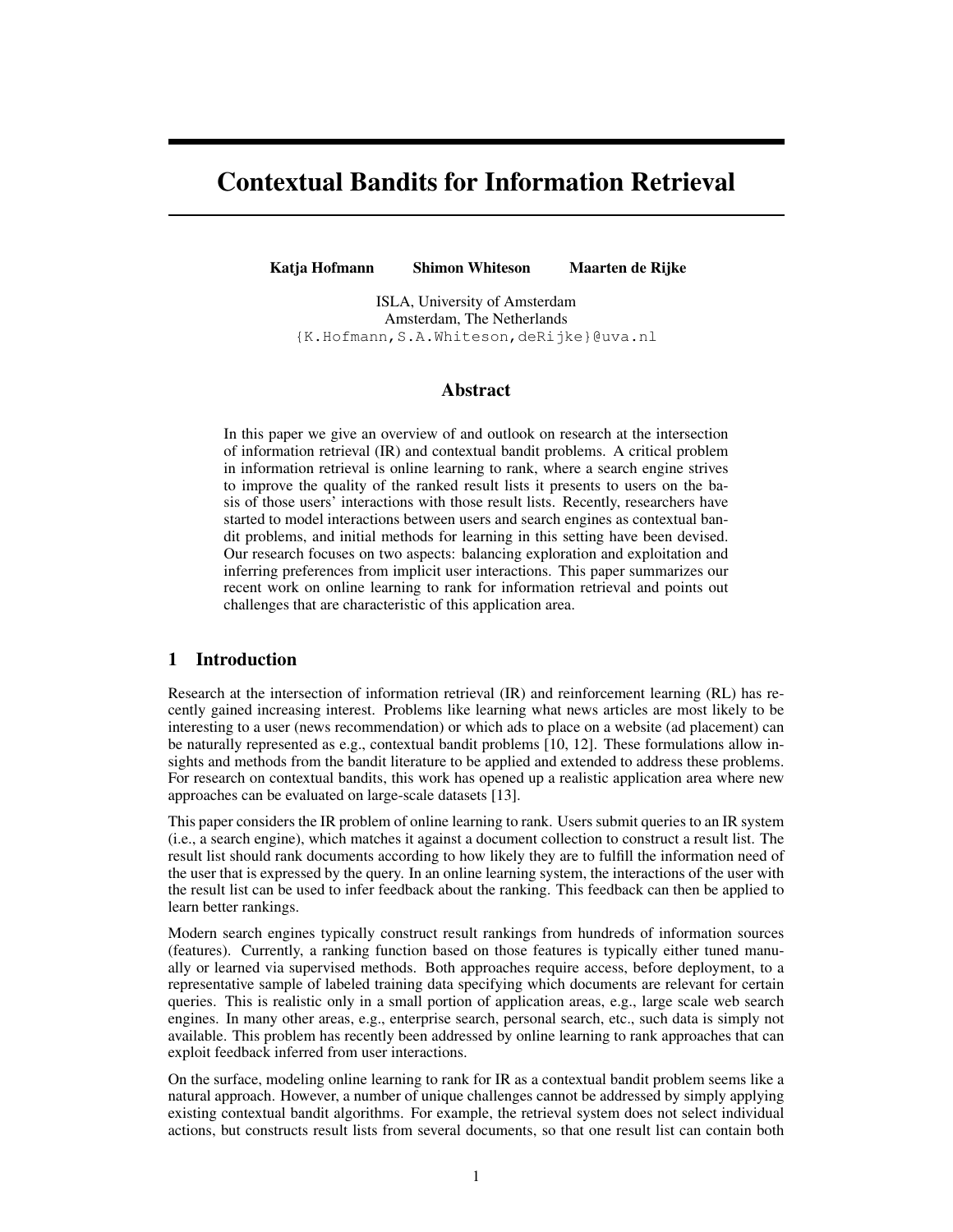exploratory and exploitative elements. Also, user interactions do not provide an explicit reward signal. Instead, only noisy, relative feedback can be inferred from such interactions.<sup>1</sup>

In the remainder of this paper, we first formalize the problem of learning to rank as a contextual bandit problem. We then give a brief overview of our work on balancing exploration and exploitation and inferring feedback from user interactions in this setting. We conclude with an outlook on future work and the unique challenges posed by online learning to rank for IR.

#### 2 Problem formulation

We model online learning to rank for IR as a continuous cycle of user interactions with an IR system. Because we assume that the queries are independent, a natural model for this setting is the contextual bandit problem, in which rewards depend on the observed state of the environment [1, 11].

Figure 1 shows the interaction cycle. A user submits a query to a retrieval system, which generates a document list and presents it to the user. The user interacts with the list, e.g., by clicking on links, from which the retrieval system infers feedback about the quality of the presented document list. This feedback is then used to update the ranking function, with the goal to generate better rankings in the future. This completes the cycle and the next user query can be processed. This problem formulation directly translates to an RL problem (cf., Figure 1, terminology in italics) in which the retrieval system tries, based only on implicit feedback, to maximize a



Figure 1: The IR problem modeled as a contextual bandit problem, with IR terminology in black and corresponding RL terminology in green and italics.

hidden reward signal that corresponds to some measure of result list quality (in IR, result list quality is typically assessed using evaluation measures based on the relevance grade and rank of the documents in the result list, such as Normalized Discounted Cumulative Gain (NDCG) [8]).

Because the retrieval system learns while interacting with users, its task is to optimize retrieval performance *while learning*. Previous work in learning to rank for IR has considered only final performance, i.e., performance on unseen data after training is completed [14], and, in the case of active learning, learning speed in terms of the number of required training samples [22]. Here, we measure performance in terms of cumulative reward, i.e., the sum of rewards over all queries addressed during learning [19]. Many definitions of cumulative reward are possible, depending on the modeling assumptions. We assume an infinite horizon problem, a model that is appropriate for IR learning to rank problems that run indefinitely. One issue with infinite horizon problems is the *infinitely delayed splurge*: since there are always infinitely many timesteps to go, the agent always explores, confident that enough time remains to exploit. To address the issue, infinite horizon problems typically include a *discount factor*  $\gamma \in [0, 1)$  which weights immediate rewards higher than future rewards. The specific value of  $\gamma$  in IR problems is likely to be context-dependent, with lower values for quickly changing search environments, such as real-time search. How to set  $\gamma$  for a given search environment is an open problem. Given these assumptions, cumulative reward is defined as the discounted infinite sum of rewards  $r_i$ :  $C = \sum_{i=1}^{\infty} \gamma^{i-1} r_i$ .

The resulting problem formulation differs from those traditionally used in IR because performance depends on cumulative reward during the entire learning process, rather than just the quality of the final retrieval system produced by learning. It also differs from typical contextual bandit problems, which assume that the agent has access to the true immediate reward resulting from its actions. Typical IR evaluation measures require explicit feedback, which is not available in most realistic use cases for online learning to rank. Thus, this contextual bandit problem is distinct in that it requires the learner to cope with implicit feedback such as click behavior.

<sup>&</sup>lt;sup>1</sup>In some retrieval settings, clicks are relatively reliable. For such settings, approaches optimizing for clickthrough rate are effective [16, 18] (these are similar to approaches for ad-placement and news recommendation). Here we focus on the more general retrieval problem where clicks can be noisy.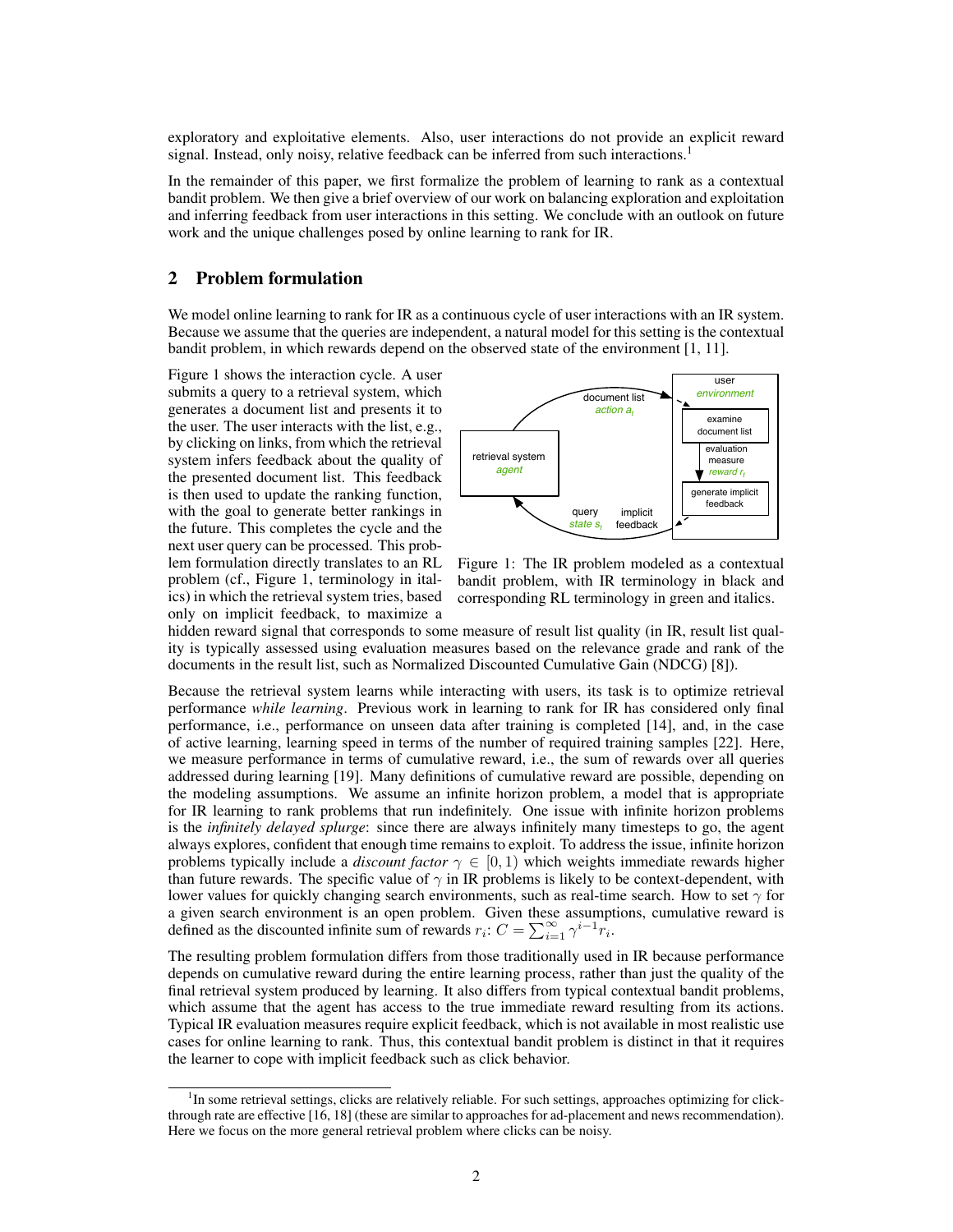# 3 Balancing exploration and exploitation in online learning to rank for  $IR^2$

An online learning to rank system for IR can obtain feedback only on results that users actually examine, which typically includes only a few top-ranked documents. To obtain feedback on other documents, the system must explore by trying out variations of the current ranking that could lead to a better solution. However, the system also needs to ensure that the quality of result lists is high throughout the lifetime of the search engine, as otherwise users may be dissatisfied with the results. Thus, it has to exploit what is already known to be a good ranking. Clearly, this results in an exploration/exploitation dilemma. While this dilemma is a central challenge in research on contextual bandits, it is unclear what role, if any, it plays in practical IR settings. Our work is the first to demonstrate that balancing exploration and exploitation can substantially improve the online performance of learning to rank for IR approaches.

We developed the first online learning to rank method that could balance exploration and exploitation when learning from noisy, relative feedback. It is based on a (purely exploratory) stochastic gradient method that can learn from implicit feedback [23]. The balance between exploration and exploitation is based on the well-studied  $\epsilon$ -greedy approach (cf., [20]), which we adjusted to the relative-feedback setting as follows. We maintain two document lists, one exploitative (based on the currently learned best ranking), and one exploratory (introducing variations to the current best ranking to explore potential improvements). An exploration rate  $k$  determines the relative number of documents each list contributes to the final interleaved list shown to the user. Unlike in  $\epsilon$ -greedy methods, each action, i.e., interleaved list, can contain both exploratory and exploitive elements.

To compare our method to the baseline approach, we developed a new evaluation framework that can simulate user clicks on arbitrary result lists, and measure *online performance*, i.e., the quality of search results that a user would experience. We achieved this by leveraging existing learning-to-rank data sets [15] and recently developed click models [2–4] so that the performance of online learning to rank methods can be systematically explored under different assumptions, e.g., varying levels of noise in user clicks.

Table 1: Results, balancing exploration and exploitation in online learning to rank for IR.  $\Delta$  and  $\blacktriangle$  indicate statistically significant improvements of *exploit* runs  $(k \in [0.1, 0.4])$ over the purely exploratory baseline ( $k = 0.5$ ).

| k.                 | 0.5    | 0.4                                        | 0.3                             | 0.2                                       | 0.1                                      |
|--------------------|--------|--------------------------------------------|---------------------------------|-------------------------------------------|------------------------------------------|
| HP2003             | 102.58 | $109.78^{\triangle}$                       | 118.84 <sup>4</sup>             | 116.38▲                                   | $117.52^{\textstyle\blacktriangle}$      |
| HP2004             | 89.61  | $97.08^{\triangle}$                        | 99.03                           | $103.36^{\textstyle \triangle}\$          | 105.69 <sup>4</sup>                      |
| NP <sub>2003</sub> | 90.32  | $100.94$ <sup><math>\triangle</math></sup> | $105.03^{\textstyle \triangle}$ | $108.15^{\textstyle \bullet}$             | $110.12^{\textstyle\blacktriangle}$      |
| NP2004             | 99.14  | $104.34^{\circ}$                           | $110.16^{\text{-}}$             | $112.05^{\textstyle \triangle}$           | 116.00 <sup><math>\triangle</math></sup> |
| TD2003             | 70.93  | $75.20^{\textstyle \triangle}$             | $77.64^{\triangle}$             | $77.54$ <sup><math>\triangle</math></sup> | $75.70^{\circ}$                          |
| TD2004             | 78.83  | 80.17                                      | $82.40^{\circ}$                 | $83.54^{\triangle}$                       | 80.98                                    |
| <b>OHSUMED</b>     | 125.35 | 126.92 <sup><math>\triangle</math></sup>   | $127.37^{\triangle}$            | $127.94^{\triangle}$                      | 127.21                                   |
| MO2007             | 95.50  | 94.99                                      | 95.70                           | 96.02                                     | 94.94                                    |
| <i>MO2008</i>      | 89.39  | 90.55                                      | $91.24^{\circ}$                 | $92.36^{\text{A}}$                        | $92.25^{\text{A}}$                       |

Table 1 shows our results when assuming a *navigational* click model, which simulates the relatively reliable click data observed in web search settings where users have a target website in mind (qualitatively similar results were obtained for both more and less reliable click models). These results show performance is highest for exploration rates  $k \in [0.1, 0.3]$ . Thus, on average, injecting only two exploratory documents in the top-10 result list is sufficient to optimize online performance.

These experiments validate our model of online learning to rank as a contextual bandit problem, and confirm our hypothesis that balancing exploration and exploitation is crucial for obtaining high retrieval performance while learning. In addition, they demonstrate that surprisingly little exploration is needed to achieve good learning performance.

# 4 A probabilistic method for inferring preferences from clicks

A critical component of systems for learning to rank from implicit feedback are methods to infer information from that feedback. Because feedback in typical IR settings is often noisy, and varies substantially across users and queries, *interleaved comparison* methods are used to infer relative judgments [17]. Interleaved comparison methods consist of two steps. One interleaving step, in which the two candidate result lists are combined into one interleaved result list that is then presented to the user, and one inference step, in which user clicks observed on the interleaved list are attributed to the candidate lists to determine the winner of the comparison.

<sup>&</sup>lt;sup>2</sup>The work presented in Sections 3 and 4 is described in more detail in [6] and [7], respectively.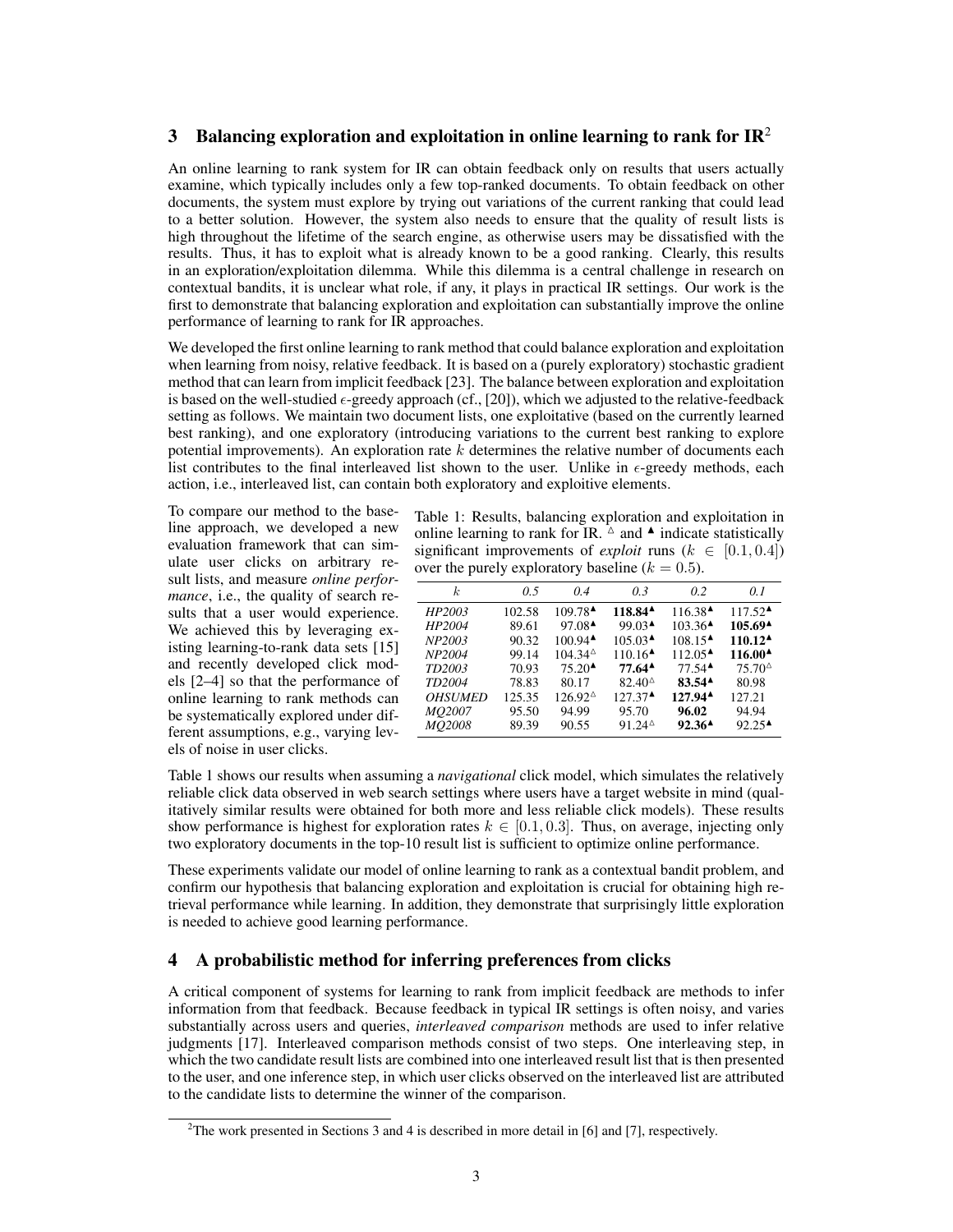

Figure 2: Assessment of interleaved comparison methods. Probability of preferring the correct ranker vs. number of interactions, under perfect (left) and noisy (right) feedback.

Previous interleaved comparison methods were shown to allow reliable comparisons but suffered from either bias or lack of sensitivity, especially when the candidate lists are similar. We developed a new probabilistic method for inferring such comparisons that addresses these problems. Our method models the interleaving step as repeated sampling without replacement from probability distributions over documents. The probability distributions are defined as softmax functions over the document rankings of the candidate lists, such that the highest-ranked documents are most likely to be drawn. After clicks are observed, comparisons are inferred by estimating the expected relative value of the two lists. Because both result lists use the same softmax function and judgments are based directly on the resulting expectation, this approach is unbiased. In addition, because a non-zero probability is assigned to every observed interleaved result list, it is possible to marginalize over click assignments, instead of relying only on the noisier observed samples of which candidate list contributed which document. Doing so improves generalization from sparse data, yielding a method that is highly sensitive even to small differences between document lists.

Figure 2 shows how our method performs on perfect and noisy click data. Our analytical and experimental results show that our approach can compare ranked result lists more accurately than previous methods, because it addresses problems of bias and sensitivity in earlier methods. In addition, our approach is robust to noise in user feedback, which makes it applicable in a much wider setting.

### 5 Ongoing work and challenges

Since research on online learning to rank for IR is only beginning, many directions for future research exist. Methods for comparing rankers have so far focused only on comparing individual ranker pairs. For learning methods, which require many such comparisons, methods that use available data much more efficiently can be devised. One interesting direction for research is to develop methods that can efficiently identify the best subset of a given pool of rankers. Such methods could considerably speed-up stochastic learning. Possible starting points are [9, 21].

Also, feedback can so far only be collected during live interactions with users. Many hundreds to thousands of such interactions are required for comparing a single pair of rankers and the collected data cannot currently be reused. Solutions developed for related areas, such as news recommendation, cannot be applied directly, as they require logged data that provides reasonable coverage of possible state-action pairs [13]. In IR, this form of data collection is infeasible, as the quality of the result lists during data collection would be too low. However, the probabilistic nature of our interleaved comparison method makes it possible in principle to use importance sampling to judge the relative quality of two result lists based on clicks obtained from interleaving two other lists. By reusing historical data, such an approach could greatly improve the sample efficiency of online learning to rank. This direction is the current focus of our ongoing research.

In addition, current approaches for learning from implicit feedback, and for balancing exploration and exploitation are quite simple. For example, our work is based on a stochastic gradient method that performs random local exploration of the solution space. Thus, the potential exists for large improvement using more sophisticated approaches such as estimation of distribution methods [5].

Finally, the assumption that queries are independent, which enables the application of contextualbandit algorithms, cannot model more complex settings containing sessions of consecutive queries. Additional research is needed to formulate such settings as a subclass of (partially observable) Markov decision processes and develop efficient algorithms to exploit their unique characteristics.